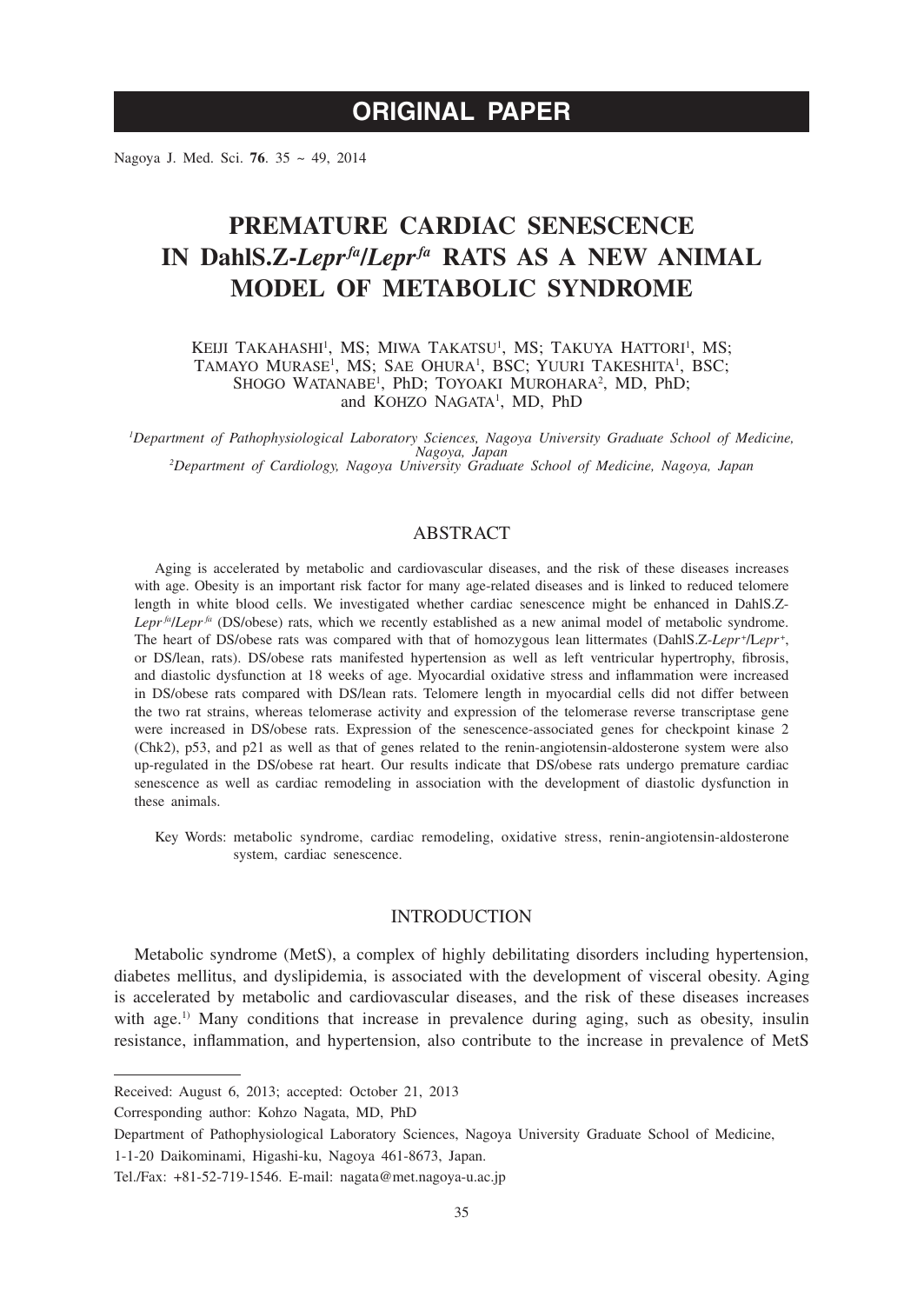and cardiovascular disease. The multiple-organ involvement and increased all-cause mortality characteristic of MetS are reminiscent of a precocious aging process. The mechanisms that account for this phenomenon are incompletely understood, but longevity genes are implicated. Genes thought to determine lifespan include those for mammalian target of rapamycin (mTOR), AMP-activated protein kinase (AMPK), sirtuins, forkhead box O (FOXO) transcription factors, and mediators of insulin and insulin-like growth factor–1 (IGF-1) signaling.

Telomere shortening has been considered a driving force by which genetic and environmental factors jointly affect biological aging and, possibly, the risk for development of age-associated diseases. Telomeres (the extreme ends of chromosomes) shorten progressively during each cell cycle and serve as an indicator of biological age. Reduced telomere length is associated with insulin resistance and obesity, type 1 and type 2 diabetes, hypertension, activation of the reninangiotensin-aldosterone system (RAAS), and renal failure.<sup>2)</sup> Cardiac homeostasis is thought to be dependent on a balance between myocyte loss and proliferation, and aging has been suggested to impair this equilibrium.3) Consistent with this notion, the number of myocytes with short telomeres is increased in the aging rat heart.4) However, the relation between MetS and cardiac aging has remained unclear.

We recently established a new animal model of MetS, the DahlS.Z-*Lepr fa*/*Lepr fa* (DS/obese) rat, by crossing Dahl salt-sensitive (DS) rats and Zucker rats with a missense mutation in the leptin receptor gene (*Lepr*).5) DS/obese rats develop a phenotype similar to MetS in humans, including hypertension, when fed a normal diet. In addition, they develop cardiac hypertrophy as well as renal and liver damage, which may be responsible for their premature death.<sup>5)</sup> We have also shown that DS/obese rats develop salt-sensitive hypertension, as well as left ventricular (LV) diastolic dysfunction, hypertrophy, and fibrosis, and that these conditions are accompanied by increased cardiac oxidative stress and inflammation as well as activation of the cardiac RAAS.<sup>6)</sup> We have now investigated cardiac senescence and telomere biology in DS/obese rats in comparison with their lean littermates.

#### **METHODS**

#### *Animals and experimental protocols*

Animal experiments were approved by the Animal Experiment Committee of Nagoya University Graduate School of Medicine (Daiko district, approval nos. 020–028, 021–18, and 022–-012). Animals were handled in accordance with the Regulations for Animal Experiments at Nagoya University as well as with the Guide for the Care and Use of Laboratory Animals [U.S. National Institutes of Health (NIH) publication no. 85–23, revised 1996].

Ten-week-old male inbred DS/obese rats were obtained from Japan SLC Inc. (Hamamatsu, Japan). The animals were fed normal laboratory chow containing 0.36% NaCl, and both the diet and tap water were provided ad libitum throughout the experimental period. At 18 weeks of age, rats were anesthetized by intraperitoneal injection of ketamine (50 mg/kg) and xylazine (10 mg/kg) and were subjected to echocardiographic analysis. The heart was subsequently removed and weighed, and LV tissue was separated for analysis. Age-matched male homozygous lean littermates of DS/obese rats (DahlS.Z-Lepr<sup>+</sup>/Lepr<sup>+</sup>, or DS/lean, rats) served as control animals.

### *Blood pressure measurement and echocardiography*

Systolic blood pressure (SBP) and heart rate were measured weekly in conscious animals by tail-cuff plethysmography (BP-98A; Softron, Tokyo, Japan). SBP was measured five times at each time point for each rat and the average value was calculated. At 18 weeks of age, rats were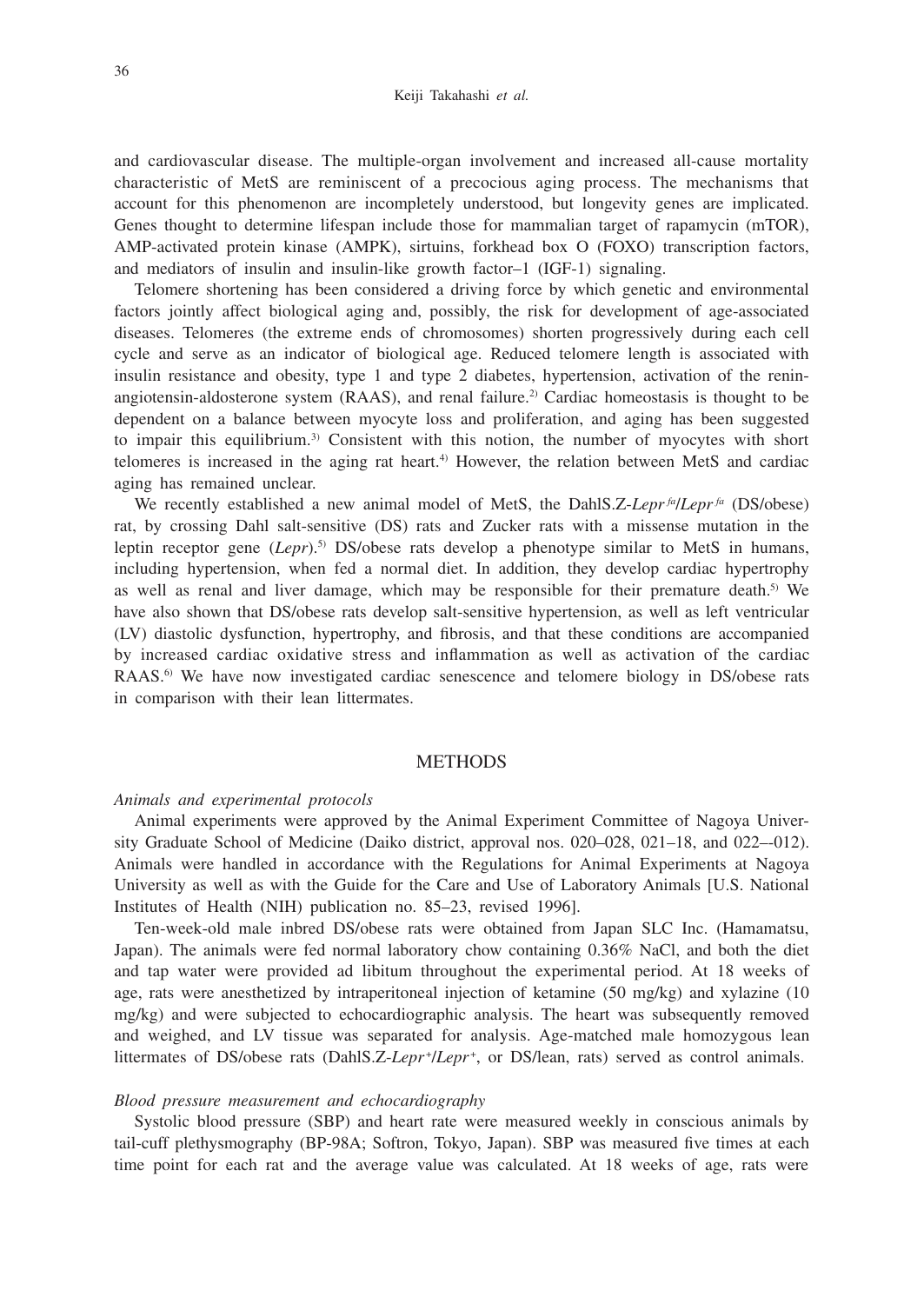subjected to transthoracic echocardiography, as described previously.<sup>7)</sup> M-mode echocardiography was performed with a 12.5-MHz transducer (Xario SSA-660A; Toshiba Medical Systems, Tochigi, Japan). LV end-diastolic (LVDd) and end-systolic (LVDs) dimensions as well as the thickness of the interventricular septum (IVST) and LV posterior wall (LVPWT) were measured, and endocardial fractional shortening (eFS), midwall fractional shortening (mFS), end-systolic wall stress (ESS), relative wall thickness (RWT), and LV mass were calculated as follows: eFS (%) =  $100 \times [(LVDd - LVDs)/LVDd]^{8}$ ; mFS  $(\%) = 100 \times [(LVDd + LVPWTd/2 + IVSTd/2) - (LVDs)$ + 2Hs)]/(LVDd + LVPWTd/2 + IVSTd/2)<sup>8</sup>); Hs = {[(LVDd + IVSTd/2 + LVPWTd/2)<sup>3</sup>- LVDd<sup>3</sup>  $+$  LVDs<sup>3</sup>]<sup>1/3</sup> – LVDs}/2<sup>8</sup>; ESS (kdyne/cm<sup>2</sup>) = 0.034 × SBP × LVDs/[LVPWTs × (1 + LVPWTs/ LVDs)]<sup>9)</sup>; RWT = (IVST + LVPWT)/LVDd; LV mass (mg) = {1.04  $\times$  [(IVST + LVDd +  $LVPWT$ <sup>3</sup> –  $LVDd$ <sup>3</sup>]  $\times$  0.8} + 0.14.<sup>10</sup> LV ejection fraction (LVEF) was calculated with the formula of Teichholz. For assessment of Doppler-derived indices of LV function, both LV inflow and outflow velocity patterns were simultaneously recorded by pulsed-wave Doppler echocardiography. For assessment of LV diastolic function, we calculated the peak flow velocities at the mitral level during rapid filling (E) and during atrial contraction (A), the E/A ratio, the deceleration time (DcT), and the isovolumic relaxation time (IRT). Both the isovolumic contraction time (ICT) and ejection time (ET) were also determined, and the Tei index, which reflects both LV diastolic and systolic function, was calculated as follows: Tei index =  $(ICT + IRT)/ET$ <sup>11)</sup>

## *Histology and immunohistochemistry*

LV tissue was fixed in ice-cold 4% paraformaldehyde for 48 h, embedded in paraffin, and processed for histology, as described.<sup>7)</sup> To evaluate macrophage infiltration into the LV myocardium, we performed immunostaining for the monocyte-macrophage marker CD68 with frozen sections (thickness, 5 µm) that had been fixed with acetone. Endogenous peroxidase activity was blocked by exposure of the sections to methanol containing 0.3% hydrogen peroxide. Sections were incubated at 4°C first overnight with mouse monoclonal antibodies to CD68 (1:100 dilution of clone ED1; Chemicon, Temecula, CA, USA) and then for 30 min with Histofine Simple Stain Rat MAX PO (Nichirei Biosciences, Tokyo, Japan). Immune complexes were visualized with diaminobenzidine and hydrogen peroxide, and the sections were counterstained with hematoxylin. All image analysis was performed with NIH Scion Image software (Scion, Frederick, MD, USA).

## *Superoxide production*

Nicotinamide adenine dinucleotide phosphate (NADPH)-dependent superoxide production by homogenates of freshly frozen LV tissue was measured with an assay based on lucigeninenhanced chemiluminescence as described previously.<sup>12)</sup> The chemiluminescence signal was sampled every minute for 10 min with a microplate reader (Wallac 1420 ARVO MX/Light; Perkin-Elmer, Waltham, MA, USA), and the respective background counts were subtracted from experimental values. Superoxide production in tissue sections was examined by staining with dihydroethidium (Sigma, St. Louis, MO, USA) as described.<sup>13</sup> Dihydroethidium is rapidly oxidized by superoxide to yield fluorescent ethidium, and the sections were examined with a fluorescence microscope equipped with a 585-nm long-pass filter. As a negative control, sections were incubated with superoxide dismutase (300 U/mL) before staining with dihydroethidium; such treatment prevented the generation of fluorescence signals (data not shown). The average of dihydroethidium fluorescence intensity values was calculated with the use of NIH Image software (ImageJ).

#### *Quantitative RT-PCR analysis*

Total RNA was extracted from LV tissue and treated with DNase with the use of a spin-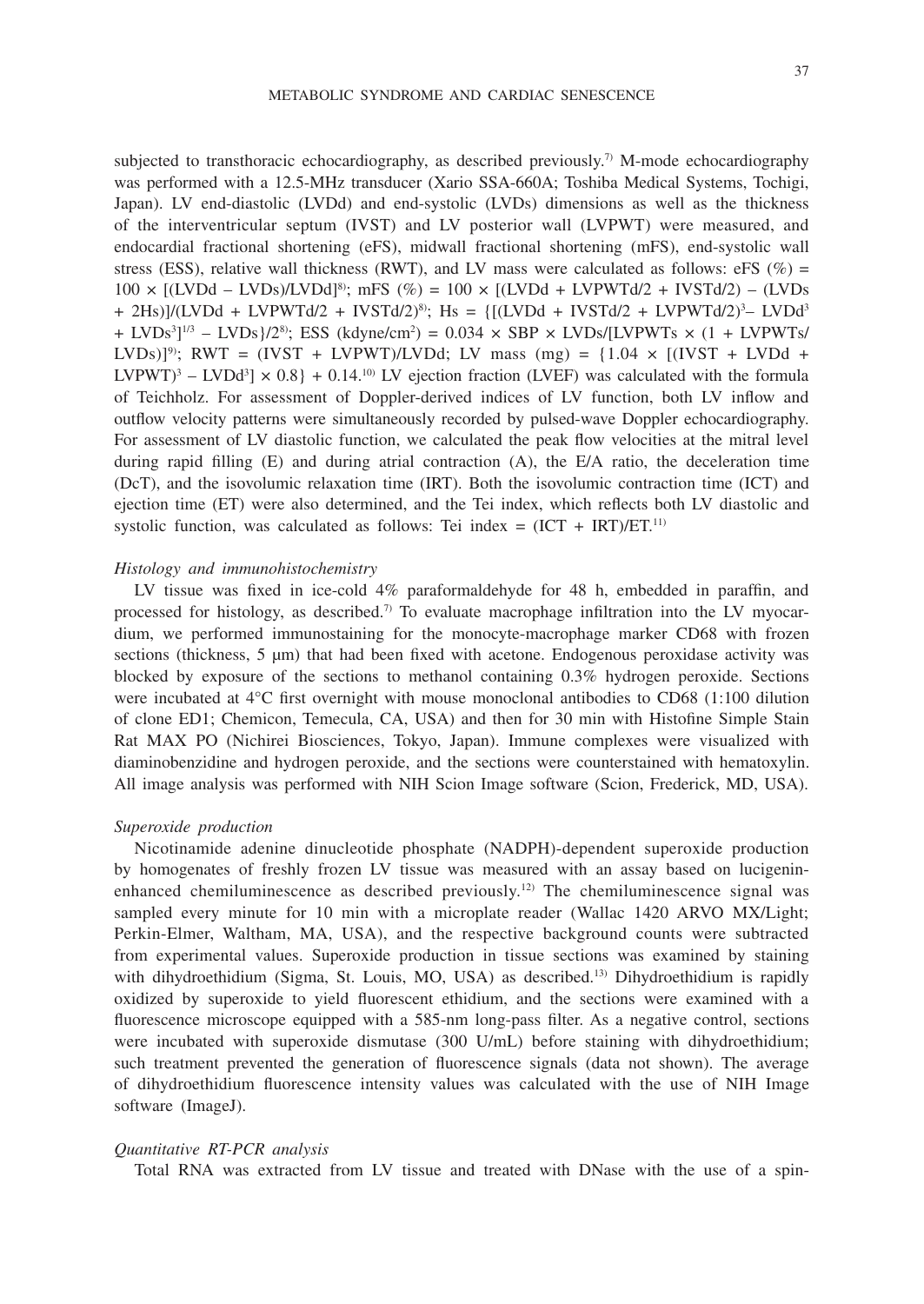vacuum total RNA isolation kit (Promega, Madison, WI, USA). Portions of the RNA (2 μg) were subjected to reverse transcription (RT) with the use of a PrimerScript RT Reagent Kit (Takara, Shiga, Japan). The resulting cDNA was subjected to real-time polymerase chain reaction (PCR) analysis with the use of a Prism 7000 Sequence Detector (Perkin-Elmer), as previously described,14) and with primers and TaqMan probes specific for cDNAs encoding atrial natriuretic peptide (ANP),7) brain natriuretic peptide (BNP),<sup>7)</sup> β-myosin heavy chain (β-MHC),<sup>7)</sup> collagen type I or type III,<sup>15)</sup> transforming growth factor (TGF)– $\beta$ 1,<sup>7)</sup> connective tissue growth factor (CTGF),<sup>12)</sup> angiotensin-converting enzyme (ACE),<sup>7)</sup> the type  $1_A$  receptor for angiotensin II (AT<sub>1A</sub>),<sup>7)</sup> the mineralocorticoid receptor  $(MR)$ ,<sup>12)</sup> serum/glucocorticoid-regulated kinase 1 (Sgk1),<sup>6)</sup> monocyte chemoattractant protein (MCP)–1,<sup>12)</sup> osteopontin,<sup>12)</sup> cyclooxygenase (COX)–2,<sup>16)</sup> or the p22<sup>phox</sup>,<sup>17)</sup>  $gp91^{phox}$ ,<sup>17</sup>)  $p47^{phox}$ ,<sup>6</sup>)  $p67^{phox}$ ,<sup>6</sup> and Rac<sup>16</sup>) subunits of NADPH oxidase. Alternatively, quantitative RT-PCR analysis was performed with the use of SBYR Mix Ex Taq II (Takara), a Thermal Cycler Dice Real Time System II (Takara), and the specific primers listed in Table 1. Reagents for detection of human glyceraldehyde-3-phosphate dehydrogenase (GAPDH) mRNA (Applied Biosystems, Foster City, CA, USA) were used to quantify rat GAPDH mRNA as an internal standard. All data were normalized by the amount of GAPDH mRNA and expressed relative to the normalized value for DS/lean rats.

#### *Telomere length*

Telomere length was measured with the use of a Telo TAGGG Telomere Length Assay Kit (Roche, Penzberg, Germany). In brief, purified genomic DNA was digested with the use of a DNeasy Blood & Tissue Kit (Qiagen, Tokyo, Japan), and the DNA fragments were separated by gel electrophoresis, transferred to a nylon membrane, and subjected to hybridization with a digoxigenin-labeled probe specific for telomeric repeats. The membrane was then incubated consecutively with alkaline phosphatase–conjugated antibodies to digoxigenin and the chemiluminescence substrate CDP-star. The average terminal restriction fragment length was determined by comparison of signals with molecular size standards.

## *Telomerase activity*

Telomerase activity was measured with the use of a Telo TAGGG Telomerase PCR ELISA<sup>PLUS</sup> Kit (Roche). Total protein (1 μg) isolated from LV tissue and quantitated by ultraviolet absorption spectrometry was mixed with a biotinylated telomerase substrate, an optimized anchor-primer, nucleotides, Taq DNA polymerase, and an internal standard, and the mixture was incubated first for 20 min at  $25^{\circ}$ C to allow primer elongation and then for 5 min at  $94^{\circ}$ C to inactivate telomerase. After 30 cycles of amplification (30 s at  $94^{\circ}$ C, 30 s at  $50^{\circ}$ C, and 90 s at  $72^{\circ}$ C), the PCR products were divided into two portions, denatured, and subjected to hybridization separately with digoxigenin-labeled detection probes specific either for telomeric repeats or for the internal standard. The resulting products were immobilized on a streptavidin-coated microplate and detected with horseradish peroxidase–conjugated antibodies to digoxigenin and a peroxidase substrate. The absorbance of the samples was measured with the use of a microplate reader (Wallac 1420 ARVO MX/Light, Perkin-Elmer).

#### *Immunoblot analysis*

Total protein was isolated from LV tissue and quantitated with the use of the Bradford reagent (Bio-Rad, Hercules, CA, USA). Equal amounts of protein were subjected to SDS-polyacrylamide gel electrophoresis, and the separated proteins were transferred to a polyvinylidene difluoride membrane, as described previously.18) The membrane was incubated first with a 1:1000 dilution of mouse monoclonal antibodies to p53 (Cell Signaling Technology, Danvers, MA, USA) or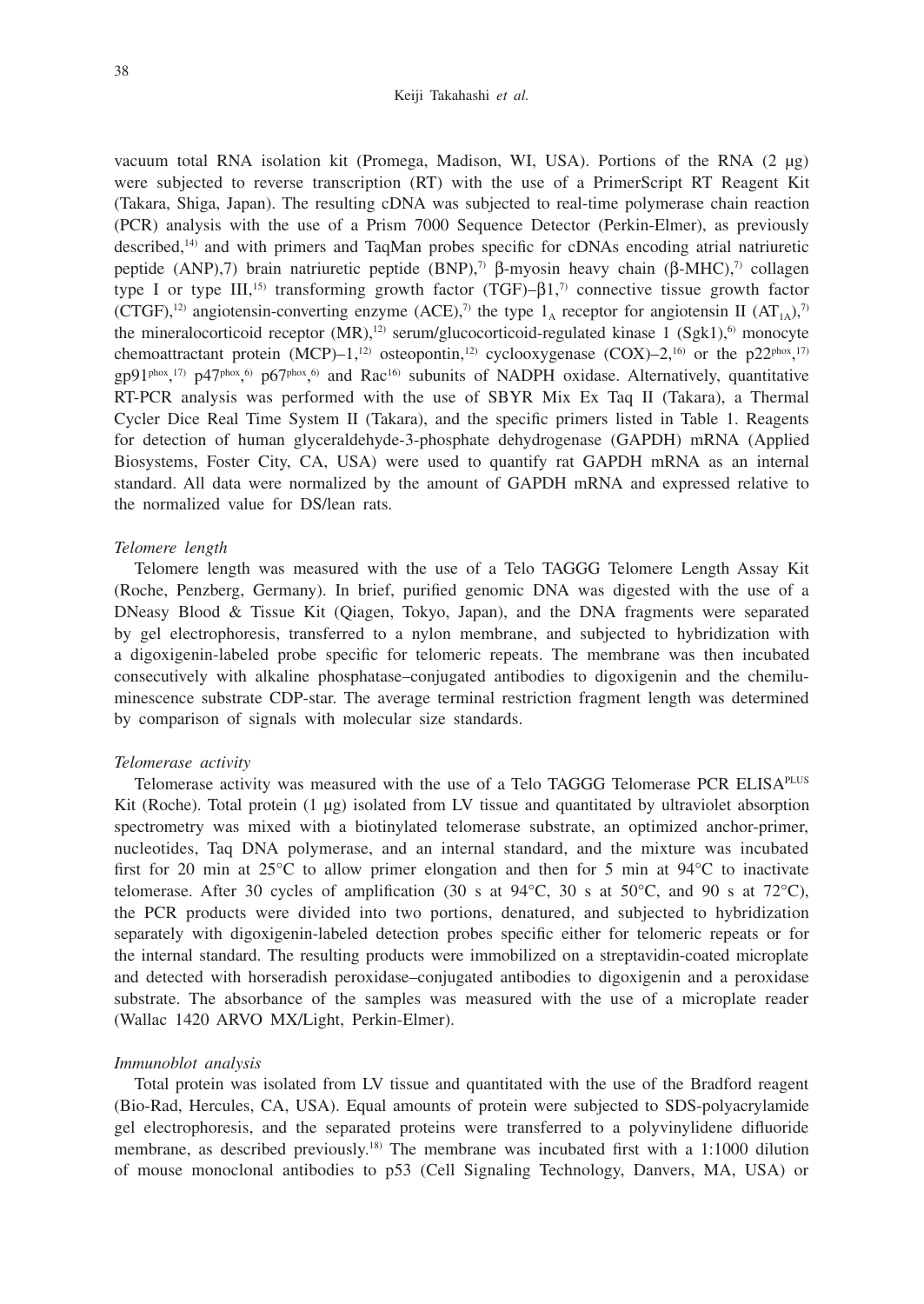| Target            | Sequence                        | GenBank accession no. |
|-------------------|---------------------------------|-----------------------|
| <b>TERT</b>       |                                 | NM 053423             |
| Forward           | 5'-TCGATGGCAGGTTCTATGTG-3'      |                       |
| Reverse           | 5'-ACAGCTTGTTCTCCATGTCTCC-3'    |                       |
| TRF-1             |                                 | NM_001006962          |
| Forward           | 5'-GAGCCCGCAGGAACTAGAAC-3'      |                       |
| Reverse           | 5'-GCTCTTGTGCTCTGACTGTAGG-3'    |                       |
| TRF-2             |                                 | NM 001013143          |
| Forward           | 5'-ATAGCGGGGAGCCACAGAAC-3'      |                       |
| Reverse           | 5'-GCCTCTCCATTCTCCTTGGTC-3'     |                       |
| Chk2              |                                 | NM_053677             |
| Forward           | 5'-GCTCGTCCAGAGAAGCTGAC-3'      |                       |
| Reverse           | 5'-TTGATGATGCACGGATGATT-3'      |                       |
| p21               |                                 | NM 031515             |
| Forward           | 5'-ATGACTGAGTATAAACTTGTGGTAG-3' |                       |
| Reverse           | 5'-GTGATTCTGAATTAGGTGTATCGTC-3' |                       |
| p53               |                                 | NM_030989             |
| Forward           | 5'-GATGTTCCGAGAGCTGAATGAGG-3'   |                       |
| Reverse           | 5'-GAGTGAGCCCTGCTGTCTCC-3'      |                       |
| $IGF-1$           |                                 | NM_001082477          |
| Forward           | 5'-CAACTCTGCCCAATGGTAACTTG-3'   |                       |
| Reverse           | 5'-CCGGAACAGATAGCCATCCTG-3'     |                       |
| Ku70              |                                 | NM_139080             |
| Forward           | 5'-GAGCCCTGACACAAATGGAG-3'      |                       |
| Reverse           | 5'-GCTCGTCTTCACCCTGAGATT-3'     |                       |
| Ku80              |                                 | NM 177419             |
| Forward           | 5'-AGCGTGAAACCATAGGAAAG-3'      |                       |
| Reverse           | 5'-CAGTTGGTCTTGGCTGAATG-3'      |                       |
| FOXO1             |                                 | NM_001191846          |
| Forward           | 5'-CATCACCAAGGCCATCGAGAG-3'     |                       |
| Reverse           | 5'-CACTCTTCACCATCCACTCGTAG-3'   |                       |
| FOX <sub>O3</sub> |                                 | NM 001106395          |
| Forward           | 5'-AGACCACCCACCTTTTCTTCC-3'     |                       |
| Reverse           | 5'-CTGAGCGAGTCCGAAGTGAG-3'      |                       |

**Table 1.** Sequences of oligonucleotide primers for quantitative RT-PCR analysis of rat mRNAs.

Abbreviations: TERT, telomerase reverse transcriptase; TRF-1, telomere repeat–binding factor–1; TRF-2, telomere repeat–binding factor–2; Chk2, checkpoint kinase 2; IGF-1, insulin-like growth factor–1; FOXO, forkhead box O.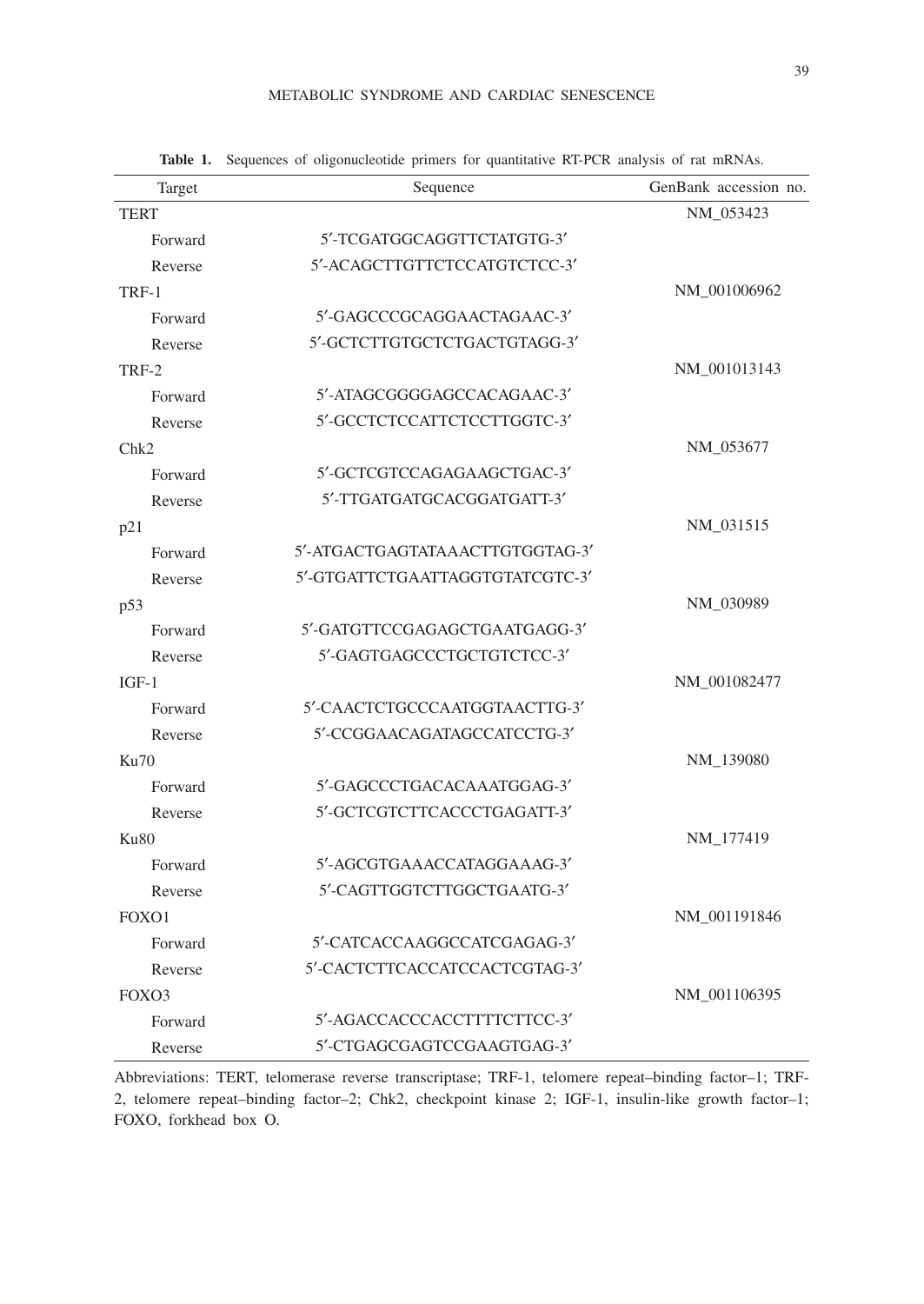a 1:1000 dilution of rabbit polyclonal antibodies to GAPDH (Cell Signaling Technology) and then with a 1:1000 dilution of horseradish peroxidase–conjugated goat antibodies to mouse or rabbit immunoglobulin G (Cell Signaling Technology). Detection and quantification of immune complexes were performed as described.18)

#### *Statistical analysis*

Data are presented as means  $\pm$  SEM. Differences between groups of rats at 18 weeks of age were assessed with the Mann-Whitney U test. The time courses of body weight, SBP, or heart rate were compared between groups with two-way repeated-measures ANOVA. A *P* value of <0.05 was considered statistically significant.

## RESULTS

#### *Physiological analysis, LV geometry, and cardiac function*

Body weight and SBP were significantly higher, whereas heart rate was significantly lower, in DS/obese rats than in DS/lean rats as shown in female DS/obese rats.<sup>6)</sup> Echocardiography revealed that IVST, LVPWT, LVEF, LV mass, and RWT were significantly increased in DS/obese rats compared with DS/lean rats at 18 weeks of age. Whereas eFS was increased and ESS was decreased in DS/obese rats compared with DS/lean rats, mFS did not differ significantly between the two groups. DcT and IRT, both of which are indices of LV relaxation, were significantly increased in DS/obese rats, whereas E/A, which is also an index of LV relaxation, was decreased in these animals compared with DS/lean rats. The Tei index, an overall index of LV contraction and relaxation, was also significantly increased in DS/obese rats compared with DS/lean rats. These results thus showed that LV diastolic function is impaired in DS/obese rats.<sup>6)</sup>

## *Cardiomyocyte hypertrophy as well as cardiac fibrosis and gene expression*

The cross-sectional area of LV cardiomyocytes was greater in DS/obese rats than in DS/lean rats (Figure 1A, Table 2). Hemodynamic overload also resulted in significant up-regulation of the expression of ANP, BNP, and β-MHC genes in the DS/obese rat heart (Table 3). Azan-Mallory staining revealed that fibrosis in perivascular and interstitial regions of the LV myocardium was increased in DS/obese rats compared with DS/lean rats (Figure 1B, C, Table 2). The abundance of collagen types I and III mRNAs, as well as the amounts of TGF–β1 and CTGF mRNAs, which correlate with cardiac fibrosis and growth,<sup>19)</sup> were also increased in DS/obese rats (Table 3).

#### *Cardiac oxidative stress*

Superoxide production in myocardial tissue sections revealed by staining with dihydroethidium as well as the activity of NADPH oxidase in LV homogenates were significantly increased for DS/obese rats compared with DS/lean rats (Figure 1D, Table 2). The expression of genes for the p22<sup>phox</sup> and gp91<sup>phox</sup> membrane components and for the p47<sup>phox</sup>, p67<sup>phox</sup>, and Rac1 cytosolic components of NADPH oxidase in the left ventricle was also up-regulated in DS/obese rats (Table 3).

## *Cardiac inflammation*

Immunostaining of the LV myocardium for the monocyte-macrophage marker CD68 revealed that the number of CD68-positive cells was increased in DS/obese rats compared with DS/lean rats (Figure 1E, Table 2). The expression of MCP–1, osteopontin, and COX–2 genes in the left ventricle was also up-regulated in DS/obese rats (Table 3).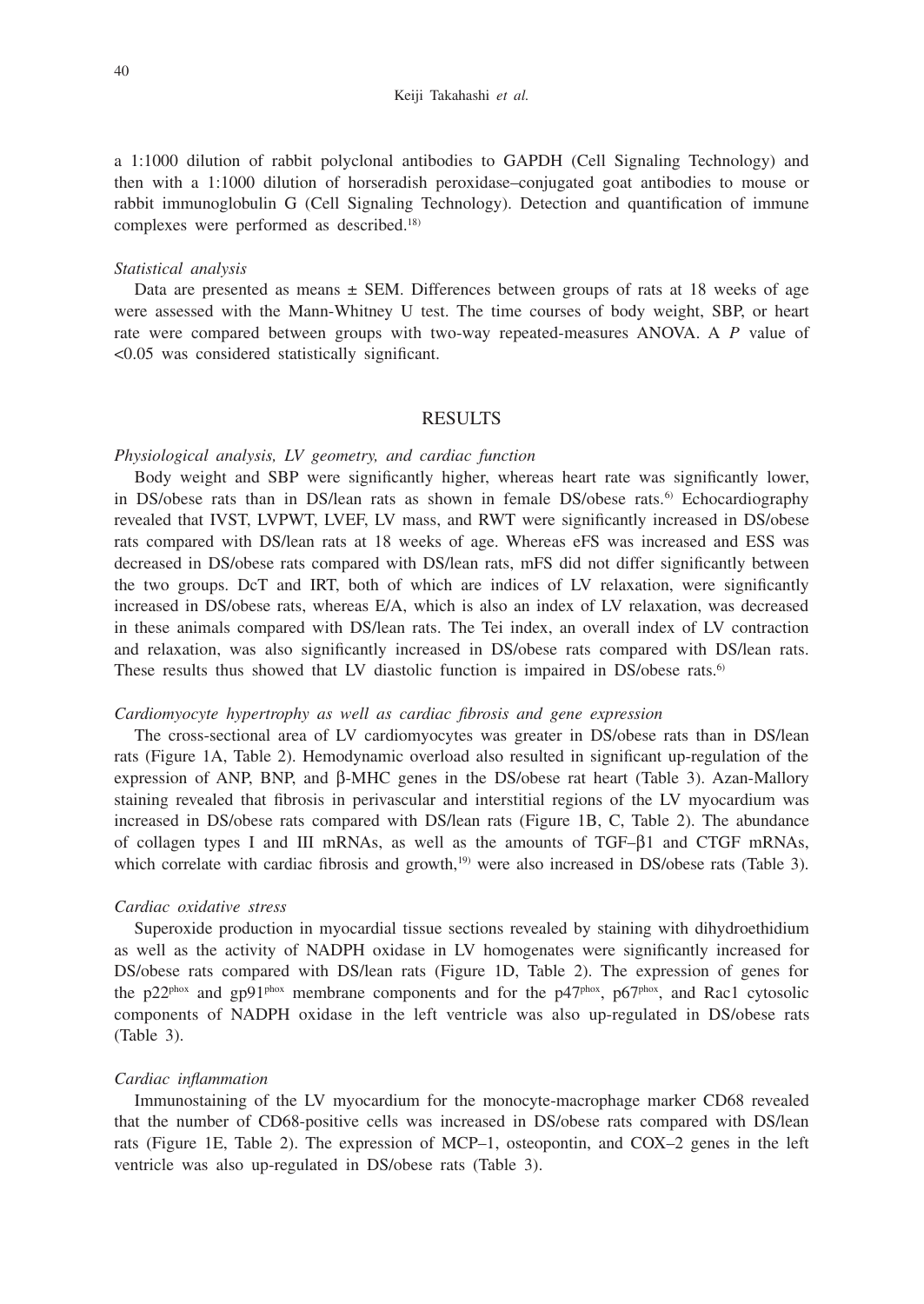

**Fig. 1.** Cardiomyocyte size, cardiac fibrosis, NADPH oxidase activity and macrophage infiltration in the left ventricle of DS/obese and DS/lean rats at 18 weeks of age. (**A**) Hematoxylin-eosin staining of transverse sections of the LV myocardium. Scale bars, 100  $\mu$ m. (B, C) Collagen deposition as revealed by Azan-Mallory staining in perivascular (**B**) and interstitial (**C**) regions of the LV myocardium. Scale bars, 200 µm. (**D**) Superoxide production as revealed by dihydroethidium staining in the LV myocardium. Scale bars, 100 µm. (**E**) Immunohistochemical analysis with antibodies to the monocyte-macrophage marker CD68. Scale bars, 200 µm.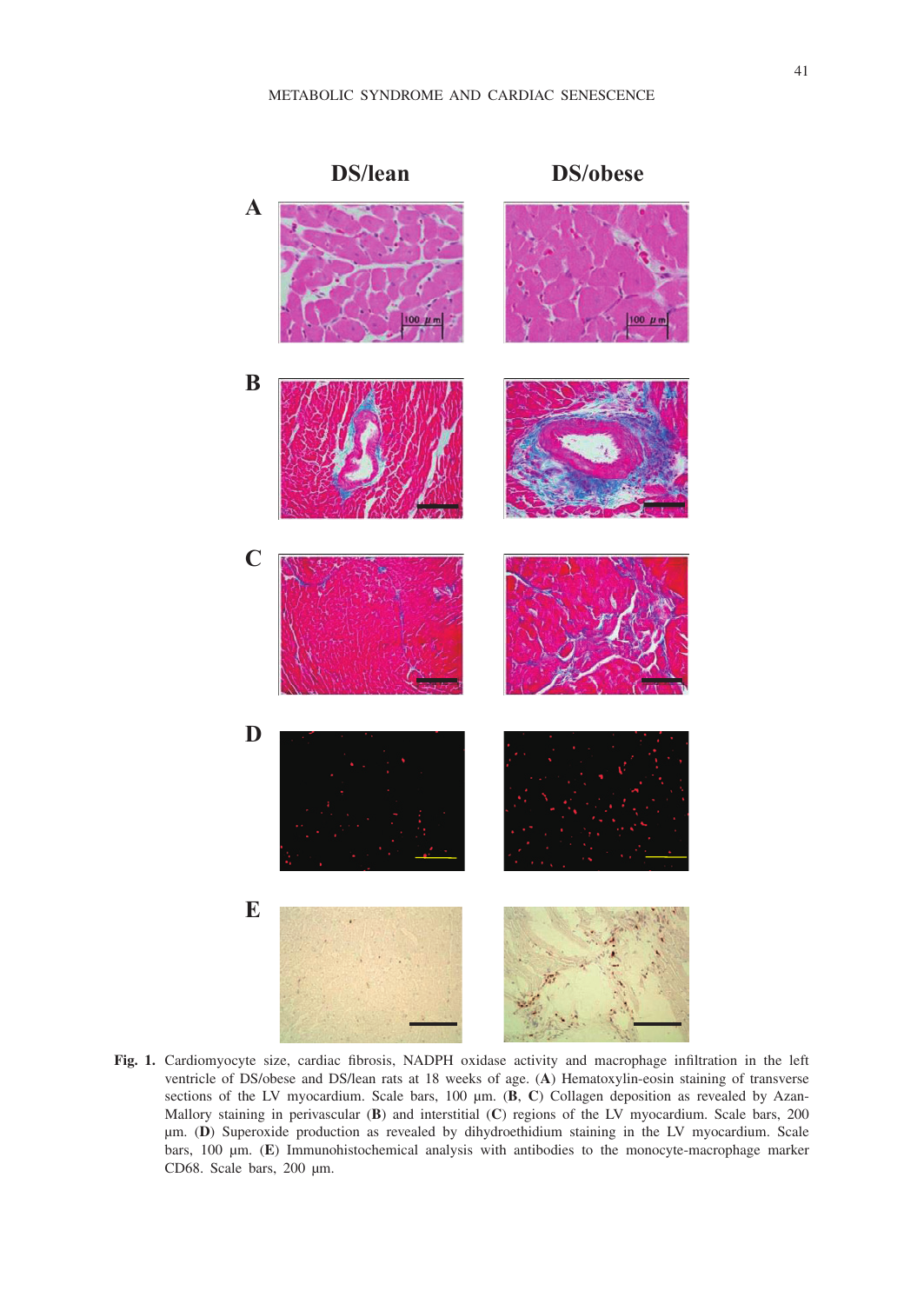**Table 2.** Parameters of cardiac hypertrophy, fibrosis, oxidative stress and inflammation in DS/lean and DS/ obese rats at 18 weeks of age.

| Parameter                                | DS/lean         | DS/obese         | P      |
|------------------------------------------|-----------------|------------------|--------|
| Myocyte cross-sectional area $(\mu m^2)$ | $588 \pm 54.3$  | $749 \pm 36.2^*$ | 0.0184 |
| perivascular fibrosis                    | $0.76 \pm 0.07$ | $1.26 \pm 0.06*$ | 0.0055 |
| Interstitial fibrosis $(\%)$             | $3.9 \pm 1.1$   | $6.6 \pm 0.5*$   | 0.0180 |
| Relative fluorescence intensity $(\%)$   | $2.4 \pm 0.5$   | $7.1 \pm 0.7*$   | 0.0021 |
| NADPH oxidase activity (RLU/mg protein)  | $283\pm 60$     | $1150 \pm 121$ * | 0.0023 |
| $CD68$ -positive cells/mm <sup>2</sup>   | 60±3.7          | $162 + 22*$      | 0.0041 |

Data are means  $\pm$  SEM ( $n = 4$  and 6 for DS/lean and DS/obese rats, respectively). \* $P < 0.05$ versus DS/lean.

| Parameter           | DS/lean        | DS/obese         | P        |
|---------------------|----------------|------------------|----------|
| <b>ANP</b>          | 798±250        | 2949±823*        | < 0.0001 |
| <b>BNP</b>          | $996 \pm 144$  | 1594±252*        | < 0.0001 |
| $\beta$ -MHC        | $265 \pm 72$   | $411\pm50*$      | < 0.0001 |
| Collagen type I     | $363 \pm 155$  | 1179±391*        | 0.0002   |
| Collagen type III   | $180+45$       | $356 \pm 95*$    | 0.0039   |
| $TGF-\beta1$        | $564 \pm 156$  | $1017 \pm 116*$  | < 0.0001 |
| <b>CTGF</b>         | $642 + 72$     | 2372±593*        | < 0.0001 |
| p22 <sup>phox</sup> | $7.0 + 4.5$    | $19.0 \pm 5.1*$  | 0.0152   |
| gp91phox            | $25 \pm 6.9$   | $92 \pm 17.1*$   | 0.0049   |
| p47phox             | $2030\pm435$   | $4526 \pm 1665*$ | < 0.0001 |
| p67phox             | 1719±386       | 4390±1523*       | 0.0230   |
| Rac1                | $1690 \pm 385$ | $3580 \pm 343*$  | < 0.0001 |
| $MCP-1$             | $60\pm 6.7$    | $129 \pm 30.3*$  | 0.0036   |
| Osteopontin         | $11\pm3.4$     | $32+5.9*$        | 0.0011   |
| $COX-2$             | $66 \pm 2.5$   | $102 \pm 17.4*$  | 0.0457   |
| ACE                 | $118+29.9$     | $396 \pm 57.5*$  | < 0.0001 |
| AT <sub>1A</sub>    | $58 + 5.34$    | $164 \pm 24.3*$  | 0.0007   |
| <b>MR</b>           | $1552 \pm 269$ | $4063 \pm 675$ * | < 0.0001 |
| Sgk1                | $128 + 48.5$   | $396 \pm 60.6*$  | < 0.0001 |

**Table 3.** Cardiac gene expression in DS/lean and DS/obese rats at 18 weeks of age.

Data are means  $\pm$  SEM ( $n = 4$  and 6 for DS/lean and DS/obese rats, respectively). \* $P < 0.05$ versus DS/lean.

## *Cardiac RAAS*

Cardiac expression of ACE,  $AT_{1A}$ , MR, and Sgk1 genes was significantly up-regulated in DS/ obese rats compared with DS/lean rats (Table 3).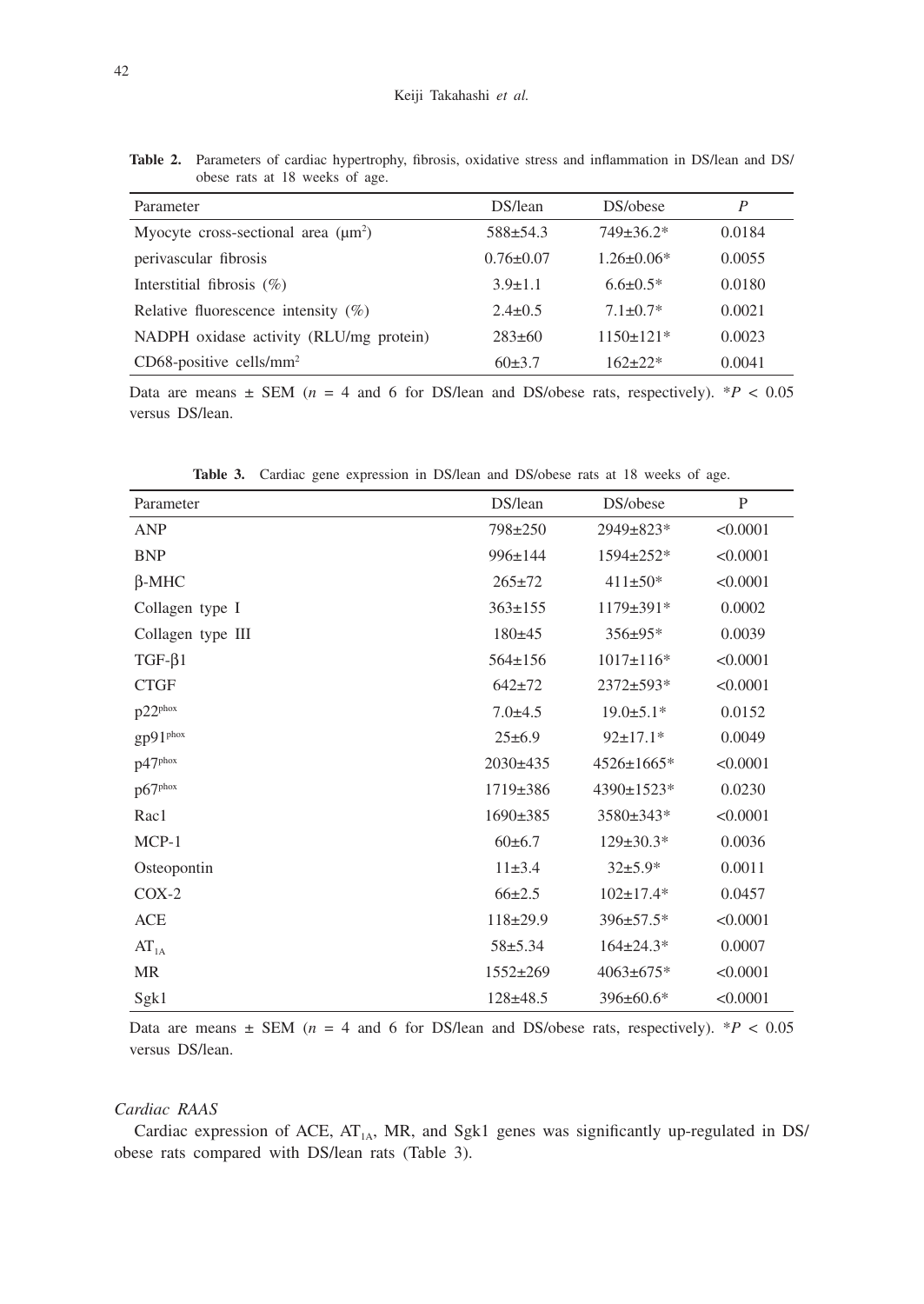## *Telomere biology and markers of cellular aging*

Whereas telomere length in the LV myocardium did not differ significantly between DS/ obese and DS/lean rats (Figure 2A, B), both telomerase activity (Figure 2C) and the abundance of the mRNA for telomerase reverse transcriptase (TERT) (Figure 2D), the catalytic subunit of telomerase, were increased in DS/obese rats. Expression of the genes for telomere repeat–binding factor–1 (TRF-1) and TRF-2, both of which directly bind to the TTAGGG repeats of telomeres, tended to be increased and decreased, respectively, in DS/obese rats compared with DS/lean rats (Figure 3A, B).

The amounts of mRNAs for checkpoint kinase 2 (Chk2), which mediates cell cycle arrest and apoptosis in response to DNA damage, for the proapoptotic transcription factor p53, and for the p53 target p21 were increased in the LV myocardium of DS/obese rats (Figure 3C–E). The abundance of p53 protein in the left ventricle was also increased in DS/obese rats (Figure 3F). Expression of the gene for IGF-1, which promotes cellular senescence via a reactive oxygen species (ROS)–p53 pathway, tended to be increased in DS/obese rats compared with DS/lean



**Fig. 2.** Telomere length, telomerase activity, and TERT gene expression in the left ventricle of DS/obese and DS/lean rats at 18 weeks of age. (**A**) Representative Southern blot for determination of telomere length. (**B**) Telomere length. (**C**) Telomerase activity determined by a telomere repeat amplification protocol. (**D**) Quantitative RT-PCR analysis of TERT mRNA. All quantitative data are means ± SEM [*n* = 4 and 4 (**B**),  $n = 6$  and 8 (**C**), and  $n = 4$  and 6 (**D**) for DS/lean and DS/obese rats, respectively]. \**P* < 0.05 versus DS/lean.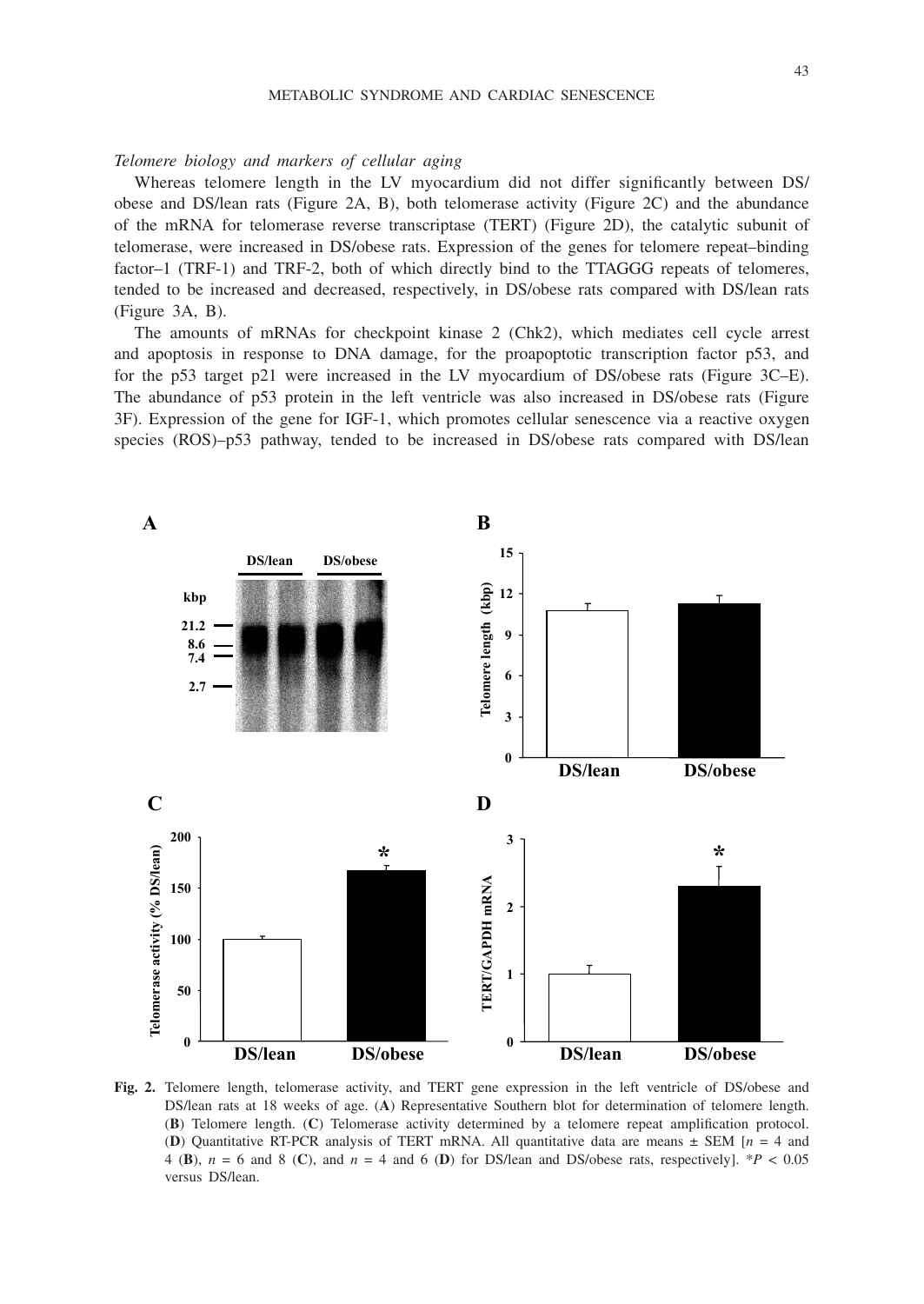

**Fig. 3.** Expression of aging-related genes in the left ventricle of DS/obese and DS/lean rats at 18 weeks of age. (**A**–**E**, **G**–**K**) Quantitative RT-PCR analysis of TRF-1, TRF-2, Chk2, p21, p53, IGF-1, Ku70, Ku80, FOXO1, and FOXO3 mRNAs, respectively. (**F**) Immunoblot analysis of p53 in the left ventricle. A representative immunoblot and the relative ratio of the amount of p53 to that of GAPDH are shown. All quantitative data are means ± SEM (*n* = 4 and 6 for DS/lean and DS/obese rats, respectively). \**P*  < 0.05 versus DS/lean.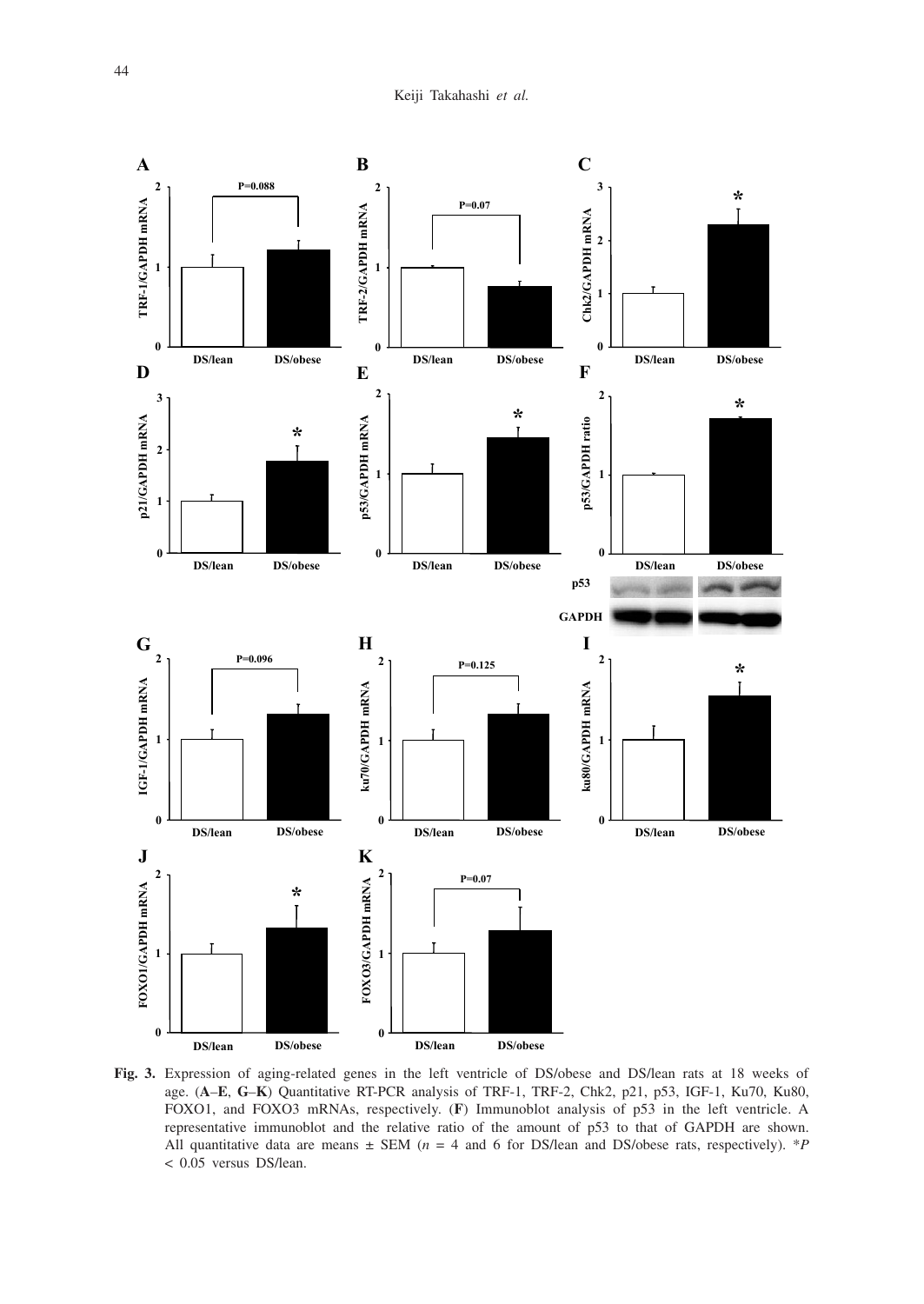rats (Figure 3G). The amounts of the mRNAs for the DNA repair protein Ku80 and for the transcription factor FOXO1 were increased in DS/obese rats, whereas that for FOXO3 mRNA tended to be increased in these animals and that for Ku70 mRNA did not differ significantly between the two groups (Figure 3H–K). These results were thus suggestive of the induction of premature cardiac senescence in DS/obese rats.

## **DISCUSSION**

We have here shown that male DS/obese rats at 18 weeks of age manifest LV hypertrophy, fibrosis, and diastolic dysfunction as well as cardiac oxidative stress and inflammation and activation of the cardiac RAAS, as we previously showed for DS/obese females at 15 weeks of age.<sup>6)</sup> In addition, male DS/obese rats manifested up-regulation of the expression of senescence-related genes such as those for p53 and p21 as well as an increase in telomerase activity in the LV myocardium, whereas telomere length did not differ from that of control animals. Our results suggest that premature cardiac senescence associated with activation of the p53 pathway may compromise cardiac structure and function in DS/obese rats.

Hypertension has been associated with reduced telomere length in leukocytes in some, but not all, studies.<sup>20, 21)</sup> Whereas SBP was higher in DS/obese rats than in DS/lean rats at 11 weeks of age and thereafter, telomere length in myocardial cells was similar in the two groups of animals. These results are consistent with the previous observation that, among individuals with type 1 diabetes, telomere length in white blood cells did not differ significantly between those with or without hypertension after adjustment for age. Telomeres are elongated by the ribonucleoprotein enzyme telomerase, which adds TTAGGG repeats to the  $3'$  end of DNA strands.<sup>2)</sup> In rodents, telomerase protects chromosomes from telomere erosion, maintains cell replication, and prevents cell death. Telomerase consists of two core components, TERT and telomerase RNA component (TERC), the latter of which serves as a template for addition of telomeric repeats to DNA strands. Cardiac telomerase activity declines with age, whereas forced expression of telomerase in cardiomyocytes prevents age-associated telomere shortening and thereby promotes cell proliferation and survival. We found that both telomerase activity and expression of the TERT gene were increased in the left ventricle of DS/obese rats compared with DS/lean rats. Under physiological circumstances, telomerase activity is undetectable or present at only low levels in the adult myocardium. Telomerase is active mostly in cycling myocytes that express stem cell antigens, but it is also present in proliferating myocytes without stem cell markers.22) The number of proliferative cardiomyocytes is increased in individuals with cardiac hypertrophy<sup>22)</sup> or ischemic heart failure,<sup>23)</sup> although this myocyte regeneration appears insufficient to prevent cardiac dysfunction. The increased myocardial telomerase activity associated with hypertension and cardiac hypertrophy in DS/obese rats may thus have prevented telomere shortening but not LV diastolic dysfunction in these animals. Given that 18 weeks of age is relatively young, it is possible that older DS/obese rats will manifest telomere shortening. However, 13 of 20 (65%) DS/ obese rats in the present study had died by 18 weeks of age from cardiac (4 from sudden death) or noncardiac (7 from renal failure and 2 from cerebrovascular events) causes, in the previous study.<sup>5)</sup> Our results thus suggest that telomere-dependent cardiac senescence was compensated for by increased myocardial telomerase activity in DS/obese rats, or that these animals develop telomere-independent cardiac senescence.

Cellular senescence was originally described as resulting from the finite replicative lifespan of human somatic cells in culture. Senescent cells undergo irreversible growth arrest, manifest a flattened and enlarged morphology, and express a distinct set of genes, including those for negative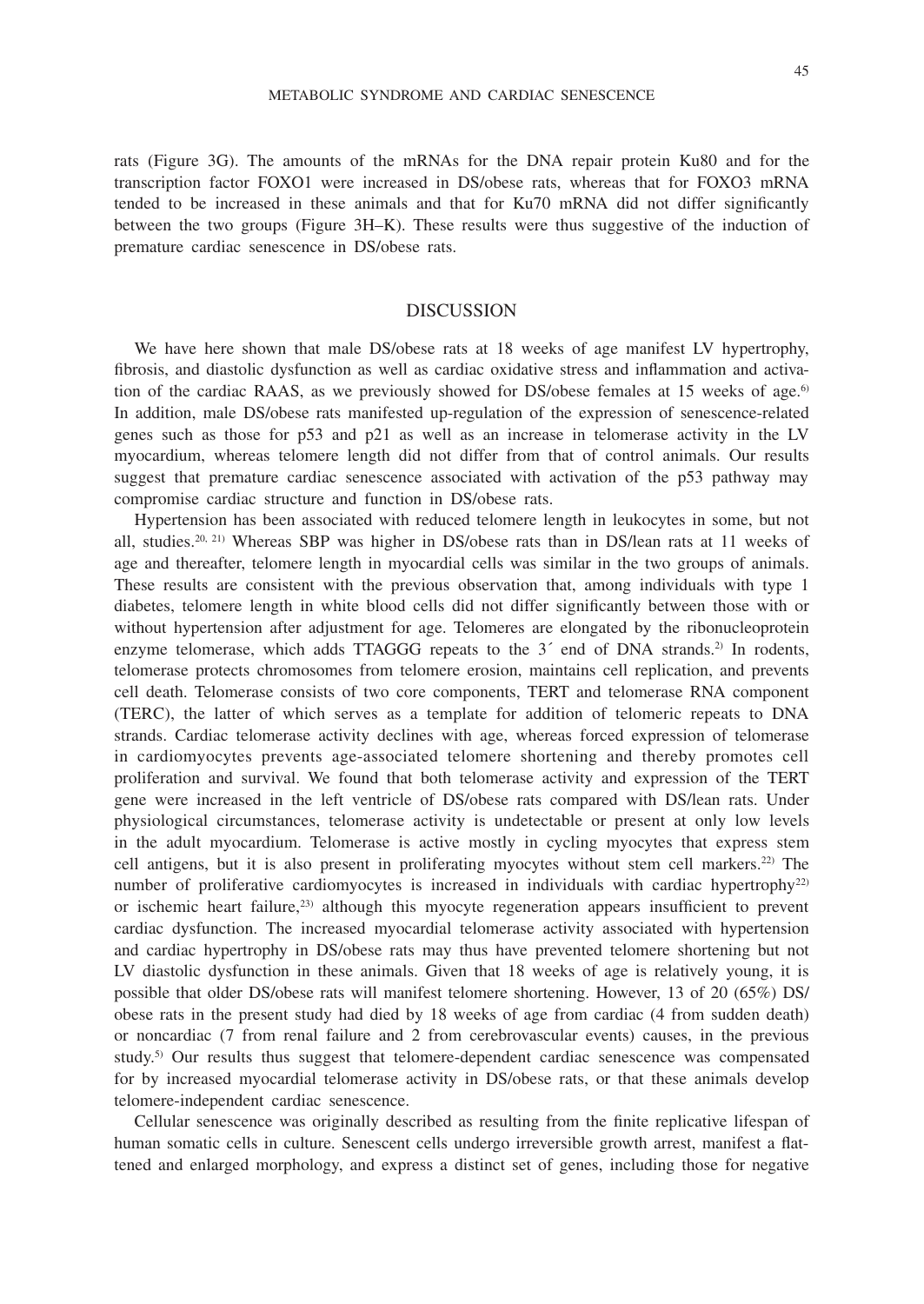regulators of the cell cycle such as p53 and p21. Such phenotypic characteristics are not observed in quiescent cells and have been implicated in aging and age-associated diseases. The p53 protein is a key mediator of the cellular response to DNA damage and induces expression of the gene for the cyclin-dependent inhibitor  $p21.^{24}$ . We found that the abundance of p53 mRNA and protein as well as that of p21 mRNA were increased in the heart of DS/obese rats, suggesting that the p53–p21 senescence pathway was induced in the myocardial cells. In addition to the induction of senescence through p21, p53 can also initiate the apoptotic pathway.<sup>25)</sup> It was recently shown that cardiac angiogenesis contributes to the adaptive mechanism of cardiac hypertrophy and that p53 accumulation plays a key role in the transition from cardiac hypertrophy to heart failure. In the present study, however, we did not examine cadiomyocyte apoptosis or cardiac angiogenesis because LV systolic dysfunction was not apparent in DS/obese rats. Telomeres are highly sensitive to damage by ROS,<sup>26)</sup> with oxidative stress being an important inducer of accelerated telomere attrition.<sup>27)</sup> We found that activation of the  $p53$  senescence pathway in the heart of DS/obese rats was accompanied by increased oxidative stress (an increase in NADPH-dependent superoxide production) but not by telomere shortening. Telomerase activity was also increased in the DS/ obese rat heart. Oxidative stress was found to induce shortening of telomeres and to accelerate the onset of senescence in cultured vascular smooth muscle cells and endothelial cells.<sup>28)</sup> Another study showed that chronic oxidative stress compromised telomere integrity, reduced telomerase activity, and promoted the onset of senescence in human endothelial cells.29) Our results thus suggest that premature cardiac senescence in DS/obese rats might not be mediated by telomere damage but instead may be telomere independent, with such a telomere-independent pathway having previously been shown to operate in human vascular smooth muscle cells.<sup>30)</sup>

In a community-based sample, telomere length in leukocytes was inversely related to systemic RAAS activity, especially in individuals with hypertension.<sup>31)</sup> In the present study, expression of ACE,  $AT_{14}$ , MR, and Sgk1 genes was increased in the heart of DS/obese rats, indicative of activation of the cardiac RAAS in these animals. Angiotensin II stimulates the intracellular accumulation of ROS in vascular smooth muscle cells via the  $AT_1$  receptor<sup>23, 24</sup>). Enhanced MR signaling in the myocardium also results in increased oxidative stress and inflammation, leading to the development of cardiac remodeling and dysfunction.<sup>6</sup> Furthermore, angiotensin II rapidly induces oxidative DNA damage in human vascular smooth muscle cells, resulting in up-regulation of p53 and a rapid onset of senescence.30) Angiotensin II was also found to induce vascular cell senescence and inflammation both in vivo and in vitro via up-regulation of  $p21$  expression,<sup>32)</sup> with these effects leading to an increase in ROS production.33) Our results suggest that activation of the cardiac RAAS induces oxidative stress and inflammation in the heart, leading to the induction of premature cardiac senescence, via the p53–p21 pathway in DS/obese rats.

DS/obese rats showed an increased myocardial abundance of mRNA for the DNA repair protein Ku80, suggesting that DNA was damaged in the heart of these animals. Such damage is likely attributable, at least in part, to angiotensin II- or MR-induced oxidative stress. The telomere-binding protein TRF-2 plays a key role in telomere protection, and the abundance of TRF-2 mRNA tended to be decreased in the heart of DS/obese rats. This latter effect might result in telomere dysfunction in the absence of telomere shortening, leading to the observed up-regulation of Chk2, p53, and p21 gene expression.2)

IGF-1 plays a key role in the regulation of cell growth and proliferation, with reduced IGF-1 signaling having been found to result in growth retardation in humans.34) In contrast to its deleterious effects on cell growth and proliferation, reduced IGF-1 signaling has beneficial effects on longevity.35) In the present study, expression of the IGF-1 gene tended to be increased in the heart of DS/obese rats. IGF-1 increases telomerase activity, thereby delaying cellular aging and death.36) Cardiac overexpression of IGF-1 in transgenic mice increases heart weight.37) Cardiac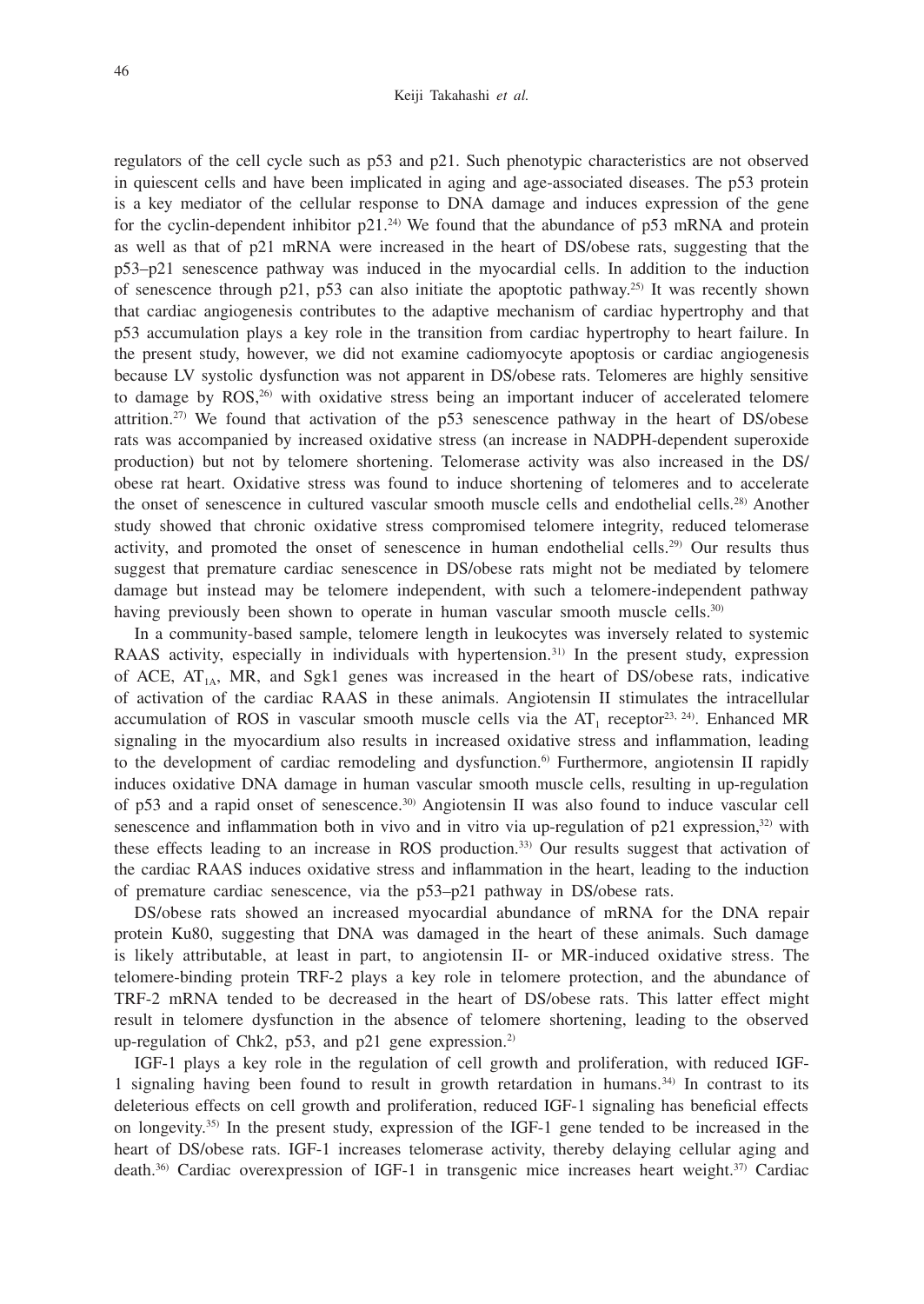stem cell division was also found to be enhanced, in association with increased telomerase activity and delayed senescence, in IGF-1 transgenic mice.36) One study showed that reduction of insulin signaling specifically in adipocytes or neuronal cells extends life span, suggesting that insulin/IGF-1 signaling of specific organs is important and may regulate life span, at least in part, in an endocrine manner.<sup>38)</sup> On the other hand, suppression of insulin/IGF-1 signaling in a heart-specific manner prevents the age-dependent decline of cardiac function in Drosophila, indicating that insulin/IGF-1 signaling also regulates aging of individual organs<sup>39</sup>. DS/obese rats exhibited insulin resistance, hyperinsulinemia<sup>6)</sup> as well as a trend toward up-regulation of IGF-1 gene expression, suggesting that insulin/IGF-1 signaling may have contributed to the development of cardiac senescence in these rats. The p53 protein negatively regulates IGF-1 signaling and biological activity by several mechanisms.<sup>40)</sup> On the other hand, IGF-1 induces p53 expression.<sup>41, 42)</sup> In addition, a recent study showed that IGF-1 promotes cellular senescence via the ROS-p53 pathway.43).

In conclusion, DS/obese rats manifest activation of the p53 pathway in the heart as well as hypertension, LV hypertrophy, cardiac fibrosis, and diastolic dysfunction. RAAS-mediated oxidative DNA damage may contribute to activation of this cardiac senescence pathway in these animals. It is also possible that RAAS activation promoted cardiac inflammation via the p53 pathway, leading to increased myocardial fibrosis. Further investigations are required to clarify the molecular mechanisms that underlie MetS and its associated cardiac senescence and injury.

## ACKNOWLEDGEMENTS

We thank Tomomi Inoue and Haruka Tsukamoto for technical assistance and Hiromi Ito for her critical review of the manuscript.

Source of Funding: This work was supported by unrestricted research grants from Nippon Boehringer Ingelheim Co. Ltd. (Tokyo, Japan) and Kyowa Hakko Kirin Co. Ltd. (Tokyo, Japan), as well as by Management Expenses Grants from the Japanese government to Nagoya University.

Conflict of Interest: None

## **REFERENCES**

- 1) Veronica G, Esther RR. Aging, metabolic syndrome and the heart. *Aging Dis.* 2012; 3: 269–279.
- 2) Wong LS, Oeseburg H, de Boer RA, van Gilst WH, van Veldhuisen DJ, van der Harst P. Telomere biology in cardiovascular disease: the TERC<sup>-/-</sup> mouse as a model for heart failure and ageing. *Cardiovasc Res.* 2009; 81: 244–252.
- 3) Beltrami AP, Urbanek K, Kajstura J, Yan SM, Finato N, Bussani R, Nadal-Ginard B, Silvestri F, Leri A, Beltrami CA, Anversa P. Evidence that human cardiac myocytes divide after myocardial infarction. *N Engl J Med.* 2001; 344: 1750–1757.
- 4) Kajstura J, Pertoldi B, Leri A, Beltrami CA, Deptala A, Darzynkiewicz Z, Anversa P. Telomere shortening is an in vivo marker of myocyte replication and aging. *Am J Pathol.* 2000; 156: 813–819.
- 5) Hattori T, Murase T, Ohtake M, Inoue T, Tsukamoto H, Takatsu M, Kato Y, Hashimoto K, Murohara T, Nagata K. Characterization of a new animal model of metabolic syndrome: the DahlS.Z-*Lepr fa*/*Lepr fa* rat. *Nutr Diab.* 2011; 1: e1.
- 6) Murase T, Hattori T, Ohtake M, Abe M, Amakusa Y, Takatsu M, Murohara T, Nagata K. Cardiac remodeling and diastolic dysfunction in DahlS.Z-*Lepr<sup>fa</sup>*/*Lepr<sup>fa</sup>* rats: a new animal model of metabolic syndrome. *Hypertens Res.* 2012; 35: 186–193.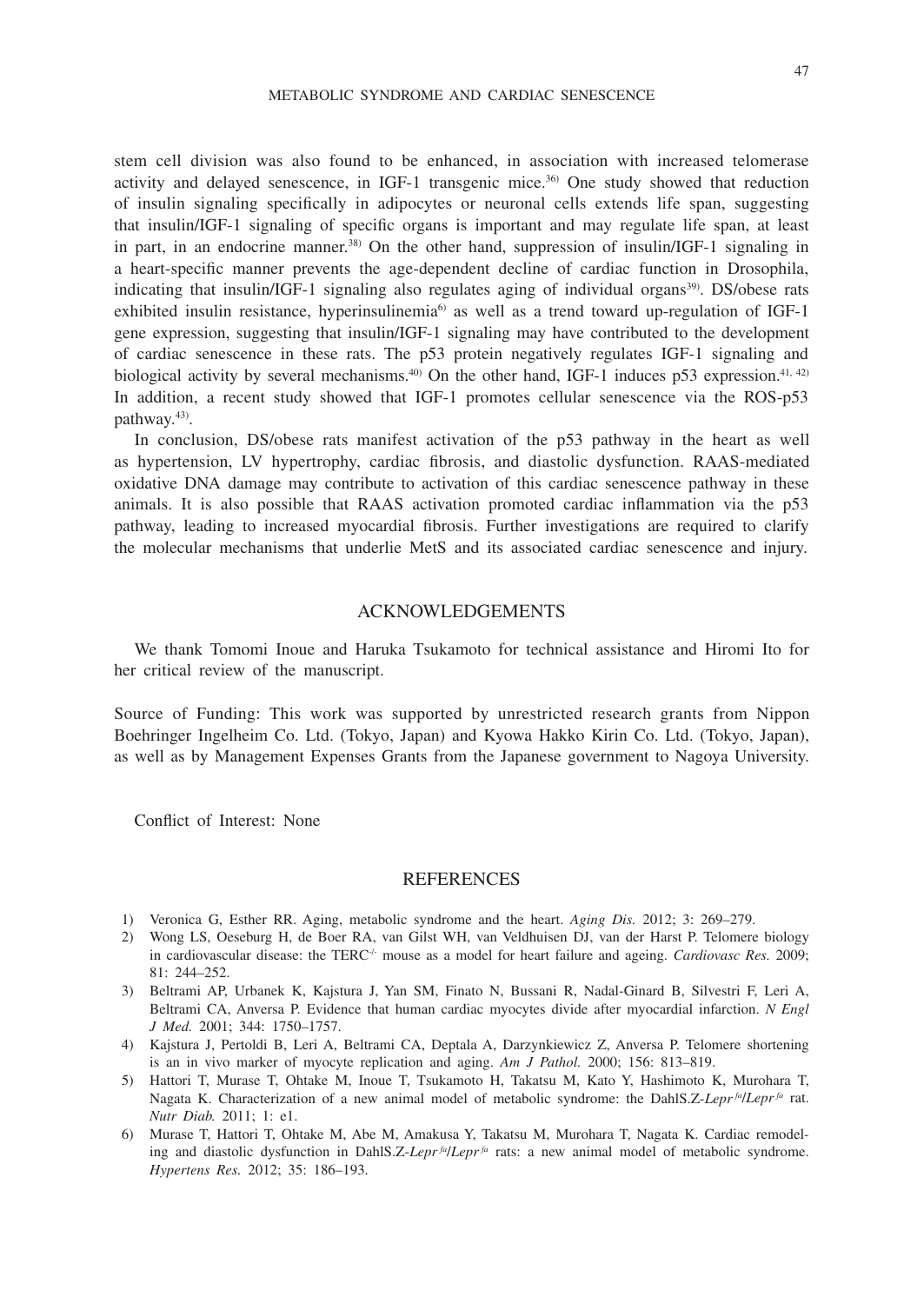- 7) Nagata K, Somura F, Obata K, Odashima M, Izawa H, Ichihara S, Nagasaka T, Iwase M, Yamada Y, Nakashima N, Yokota M. AT1 receptor blockade reduces cardiac calcineurin activity in hypertensive rats. *Hypertension.* 2002; 40: 168–174.
- 8) Shimizu G, Hirota Y, Kita Y, Kawamura K, Saito T, Gaasch WH. Left ventricular midwall mechanics in systemic arterial hypertension. Myocardial function is depressed in pressure-overload hypertrophy. *Circulation.* 1991; 83: 1676–1684.
- 9) Ono K, Masuyama T, Yamamoto K, Doi R, Sakata Y, Nishikawa N, Mano T, Kuzuya T, Takeda H, Hori M. Echo doppler assessment of left ventricular function in rats with hypertensive hypertrophy. *J Am Soc Echocardiogr.* 2002; 15: 109–117.
- 10) Reffelmann T, Kloner RA. Transthoracic echocardiography in rats. Evalution of commonly used indices of left ventricular dimensions, contractile performance, and hypertrophy in a genetic model of hypertrophic heart failure (SHHF-Mcc-fa<sup>cp</sup>-Rats) in comparison with Wistar rats during aging. *Basic Res Cardiol.* 2003; 98: 275–284.
- 11) Tei C, Ling LH, Hodge DO, Bailey KR, Oh JK, Rodeheffer RJ, Tajik AJ, Seward JB. New index of combined systolic and diastolic myocardial performance: a simple and reproducible measure of cardiac function—a study in normals and dilated cardiomyopathy. *J Cardiol.* 1995; 26: 357–366.
- 12) Nagata K, Obata K, Xu J, Ichihara S, Noda A, Kimata H, Kato T, Izawa H, Murohara T, Yokota M. Mineralocorticoid receptor antagonism attenuates cardiac hypertrophy and failure in low-aldosterone hypertensive rats. *Hypertension.* 2006; 47: 656–664.
- 13) Elmarakby AA, Loomis ED, Pollock JS, Pollock DM. NADPH oxidase inhibition attenuates oxidative stress but not hypertension produced by chronic ET-1. *Hypertension.* 2005; 45: 283–287.
- 14) Somura F, Izawa H, Iwase M, Takeichi Y, Ishiki R, Nishizawa T, Noda A, Nagata K, Yamada Y, Yokota M. Reduced myocardial sarcoplasmic reticulum Ca<sup>2+</sup>-ATPase mRNA expression and biphasic force-frequency relations in patients with hypertrophic cardiomyopathy. *Circulation.* 2001; 104: 658–663.
- 15) Sakata Y, Yamamoto K, Mano T, Nishikawa N, Yoshida J, Hori M, Miwa T, Masuyama T. Activation of matrix metalloproteinases precedes left ventricular remodeling in hypertensive heart failure rats: its inhibition as a primary effect of Angiotensin-converting enzyme inhibitor. *Circulation.* 2004; 109: 2143–2149.
- 16) Murase T, Hattori T, Ohtake M, Nakashima C, Takatsu M, Murohara T, Nagata K. Effects of estrogen on cardiovascular injury in ovariectomized female DahlS.Z-*Lepr<sup>fa</sup>*/*Lepr<sup>fa</sup>* rats as a new animal model of metabolic syndrome. *Hypertension.* 2012; 59: 694–704.
- 17) Yamada T, Nagata K, Cheng XW, Obata K, Saka M, Miyachi M, Naruse K, Nishizawa T, Noda A, Izawa H, Kuzuya M, Okumura K, Murohara T, Yokota M. Long-term administration of nifedipine attenuates cardiac remodeling and diastolic heart failure in hypertensive rats. *Eur J Pharmacol.* 2009; 615: 163–170.
- 18) Xu J, Nagata K, Obata K, Ichihara S, Izawa H, Noda A, Nagasaka T, Iwase M, Naoe T, Murohara T, Yokota M. Nicorandil promotes myocardial capillary and arteriolar growth in the failing heart of Dahl salt-sensitive hypertensive rats. *Hypertension.* 2005; 46: 719–724.
- 19) Ahmed MS, Oie E, Vinge LE, Yndestad A, Oystein Andersen G, Andersson Y, Attramadal T, Attramadal H. Connective tissue growth factor—a novel mediator of angiotensin II-stimulated cardiac fibroblast activation in heart failure in rats. *J Mol Cell Cardiol.* 2004; 36: 393–404.
- 20) Demissie S, Levy D, Benjamin EJ, Cupples LA, Gardner JP, Herbert A, Kimura M, Larson MG, Meigs JB, Keaney JF, Aviv A. Insulin resistance, oxidative stress, hypertension, and leukocyte telomere length in men from the Framingham Heart Study. *Aging Cell.* 2006; 5: 325–330.
- 21) Jeanclos E, Krolewski A, Skurnick J, Kimura M, Aviv H, Warram JH, Aviv A. Shortened telomere length in white blood cells of patients with IDDM. *Diabetes.* 1998; 47: 482–486.
- 22) Chimenti C, Kajstura J, Torella D, Urbanek K, Heleniak H, Colussi C, Di Meglio F, Nadal-Ginard B, Frustaci A, Leri A, Maseri A, Anversa P. Senescence and death of primitive cells and myocytes lead to premature cardiac aging and heart failure. *Circ Res.* 2003; 93: 604–613.
- 23) Urbanek K, Torella D, Sheikh F, De Angelis A, Nurzynska D, Silvestri F, Beltrami CA, Bussani R, Beltrami AP, Quaini F, Bolli R, Leri A, Kajstura J, Anversa P. Myocardial regeneration by activation of multipotent cardiac stem cells in ischemic heart failure. *Proc Natl Acad Sci U S A.* 2005; 102: 8692–8697.
- 24) Wahl GM, Carr AM. The evolution of diverse biological responses to DNA damage: insights from yeast and p53. *Nat Cell Biol.* 2001; 3: E277–E286.
- 25) Deng Y, Chan SS, Chang S. Telomere dysfunction and tumour suppression: the senescence connection. *Nat Rev Cancer.* 2008; 8: 450–458.
- 26) Henle ES, Han Z, Tang N, Rai P, Luo Y, Linn S. Sequence-specific DNA cleavage by Fe<sup>2+</sup>-mediated fenton reactions has possible biological implications. *J Biol Chem.* 1999; 274: 962–971.
- 27) Kuwahara F, Kai H, Tokuda K, Takeya M, Takeshita A, Egashira K, Imaizumi T. Hypertensive myocardial